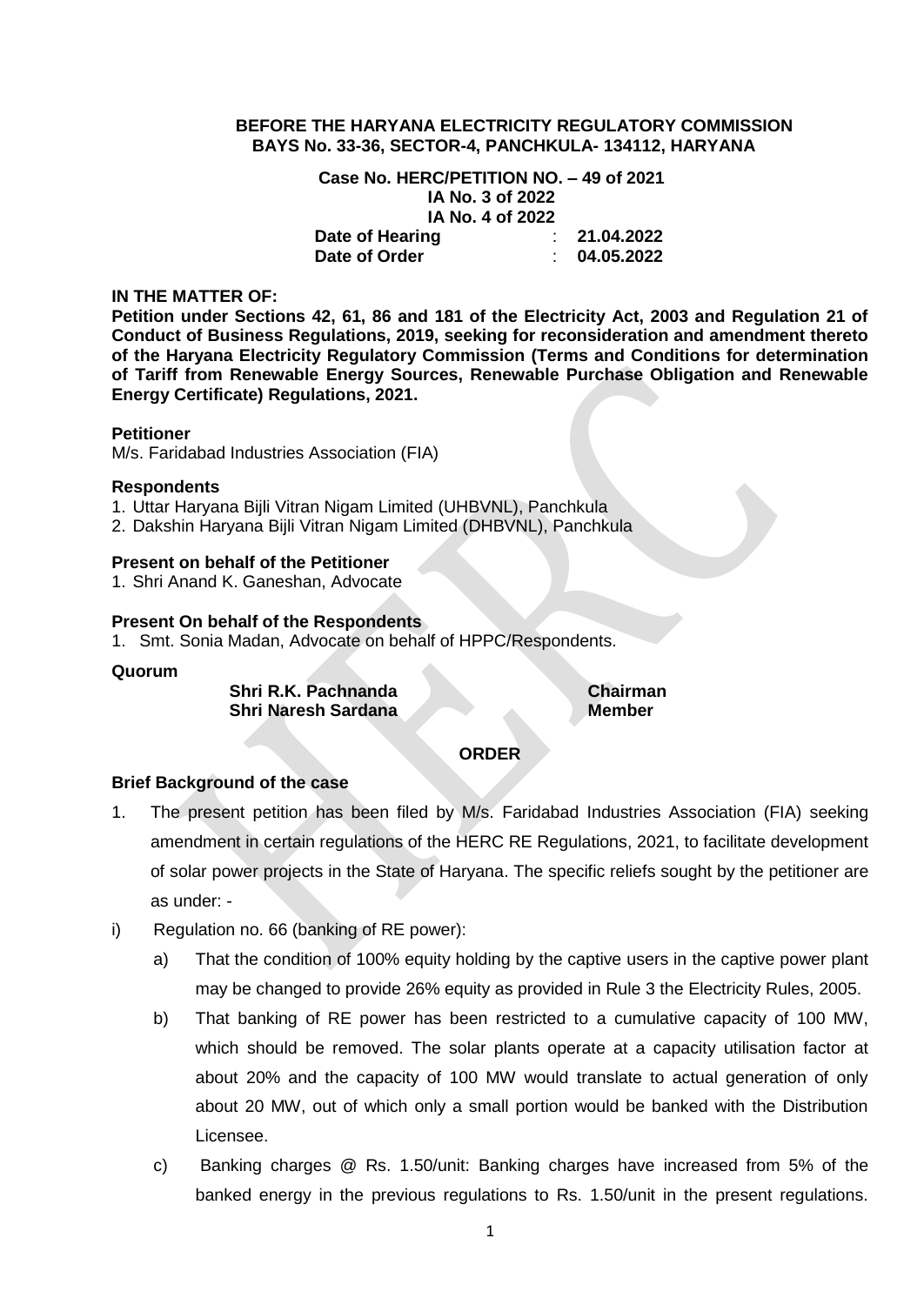Banking charges of 5% is more than sufficient to compensate the Distribution Licensees for the facility being granted. Drawl of banked energy during peak hours, when the tariff for the Distribution Licensees is high, is in any case not permitted.

# ii) Regulation no. 72 (Reliability charge):

That reliability charge of  $\bar{\xi}$  1.5 per unit is to be paid by the open access generators/ consumers. This is provided for keeping in view the imbalance charges as applicable under the Open Access Regulations, whereas, imbalance charges are payable as per DSM Regulations.

Further, Regulation 72 has prescribed a flat rate of ₹ 1.50 per unit as reliability charges, which is in fact applicable on the total quantum of energy generated and injected. This is against the applicability of deviation settlement charges/imbalance charges which are levied only on the deviations beyond the prescribed limits under the regulations of the Central Commission. Further, the quantum of charges under the regulations of the Central Commission in most cases of applicability is lower than ₹ 1.50 per unit.

iii) Regulation no. 72.a (reduction in contract demand to the extent of open access schedule): The HERC Open Access Regulations, provides for the principle of admissible drawl for an open access consumer i.e. the quantum of power that an open access consumer can draw from the distribution licensee within the contract demand will be reduced to the extent of the open access schedule of the consumer. In case actual solar generation of a consumer falls below the scheduled generation, his drawl from DISCOMs shall increase from the level of entitled drawl. This drawl over and above the entitled drawl is chargeable at twice the normal tariff. Regulation 72(a) provides that the reduction of contract demand shall not be applicable to Rooftop Solar PV projects. The very same principle also ought to apply to the solar projects for drawl of power through open access, since deviation charges have already been provided in the DSM Regulations which are Rs. 1.50/unit in the case of deviations exceeding 30%.

The petitioner has submitted that in the alternative, the Commission may provide that the benefit of revision of schedule and the deviation range as is available to the solar generator, shall also be available to the consumers. In other words, since the solar generator can revise its schedule during the day depending upon the solar generation **possible,** the revision ought to also automatically apply to the consumers to enable them to increase their admissible drawl accordingly.

- iv) Accordingly the following prayers have been made:
	- a) Initiate proceedings for amendment of the RE Regulations, 2021 and amend Regulation 66 and 72 to the extent as represented in the above petition;
	- b) Pass such other further order(s) as the Hon'ble Commission may deem just in the facts of the present case.

2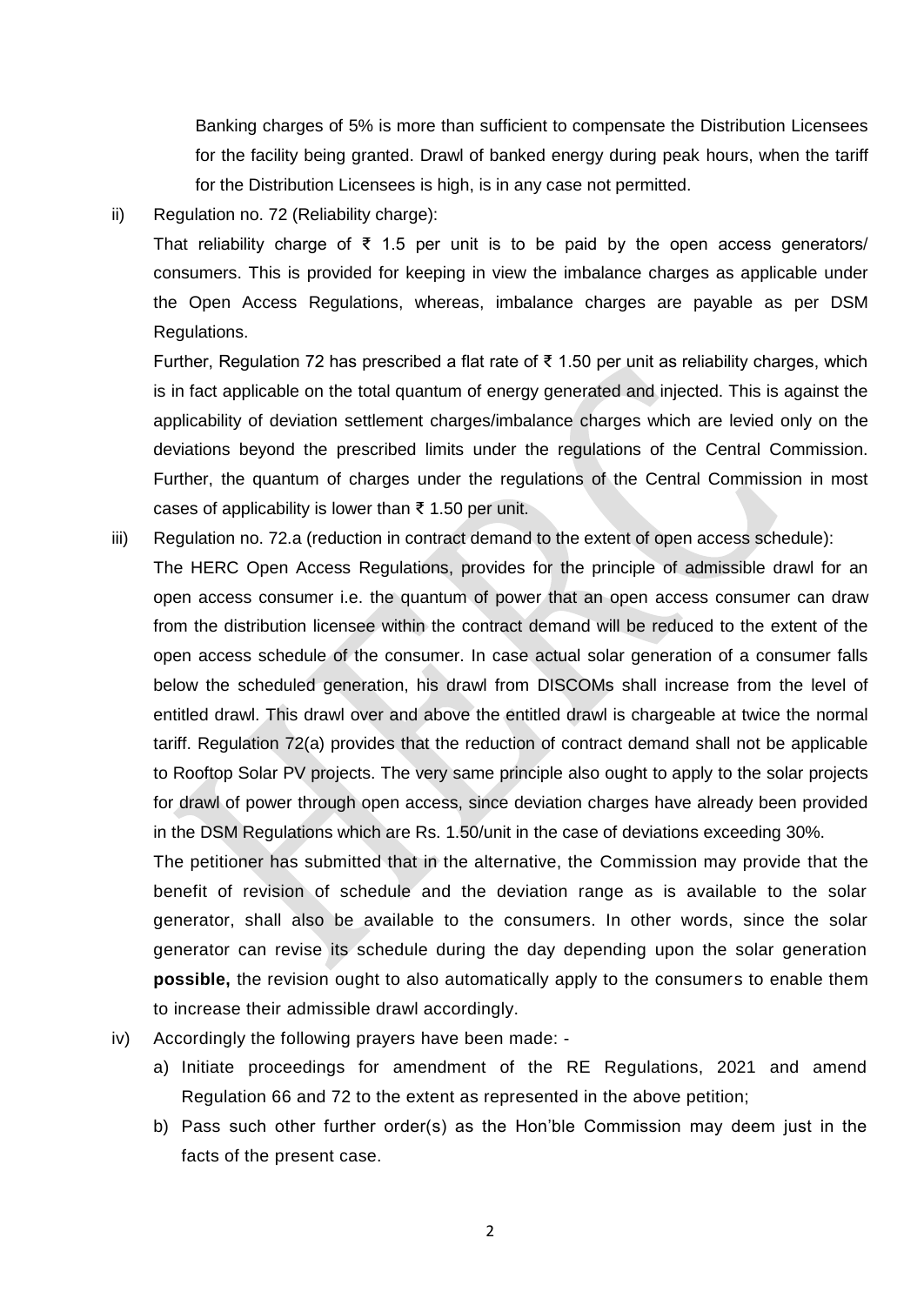- 2. Per contra, the respondents herein i.e. the distribution licensee(s) in Haryana that are responsible for purchase of power for onward sale to the electricity consumers in Haryana, have vehemently argued that the petition is not maintainable. The reply dated 01.02.2022, filed in the matter, is as under:-
- i) That the petitioner did not come forward before the Commission at the time of framing of the RE Regulations, 2021. However, similar issues were raised by other intervenors which were duly considered, deliberated upon and dealt with by this Hon'ble Commission in the order dated 27.04.2021, subsequent to the proceedings, the HERC RE Regulations, 2021 was notified in the Haryana Government Gazette on 30.04.2021.
- ii) That the Regulations framed by the Commission partake the character of subordinate or delegated legislations having the force of law. The validity of the regulations can be only challenged by seeking judicial review thereof.
- iii) That the cost of renewable power generation has reduced drastically in the recent years and it has been observed that Solar and Wind generation, in particular, does not call for any preferential treatment, as it has attained grid parity.
- iv) Banking provisions:
	- a) With the intent to curb gaming of the system under the garb of 'Group Captive', the Commission has restricted the banking facility for the Single consumer / Industry who set-up captive Power Plant for its own use only.
	- b) The consideration of captive generating plant under Rule 3 of Electricity Rules, 2005 is different and independent than the eligibility prescribed under the RE Regulations, 2021 for banking. The Regulations do not take away any right or benefit granted to a captive generating plant within the definition of Rule 3 of the Electricity Rules, 2005.
	- c) **The Discoms have no control for power injected into the system as surplus power on real time basis and further ready to provide additional supply when the consumption occurs**. Apart from the financial implication for the distribution companies, there are issues related to system operation and load/generation balancing for providing banking facility. Therefore, to balance the interest of solar power project, power system operation and general body of consumers, the restriction on the banking up to cumulative contract capacity of 100 MW and levy of banking charges at the rate of Rs. 1.50 per unit is reasonable and justified.
	- d) The cost implication is in terms of (i) keeping ready the equivalent conventional capacity having fixed cost liability to meet consumers demand during the time of day when corresponding solar generation is lower / not available (ii) supply of power through marginally costlier generating station during the period when less / no solar generation is available (iii) the cost implication of DSM/ADSM penalties (iv) the cost implication for absorbing excess solar generation into the grid by backing down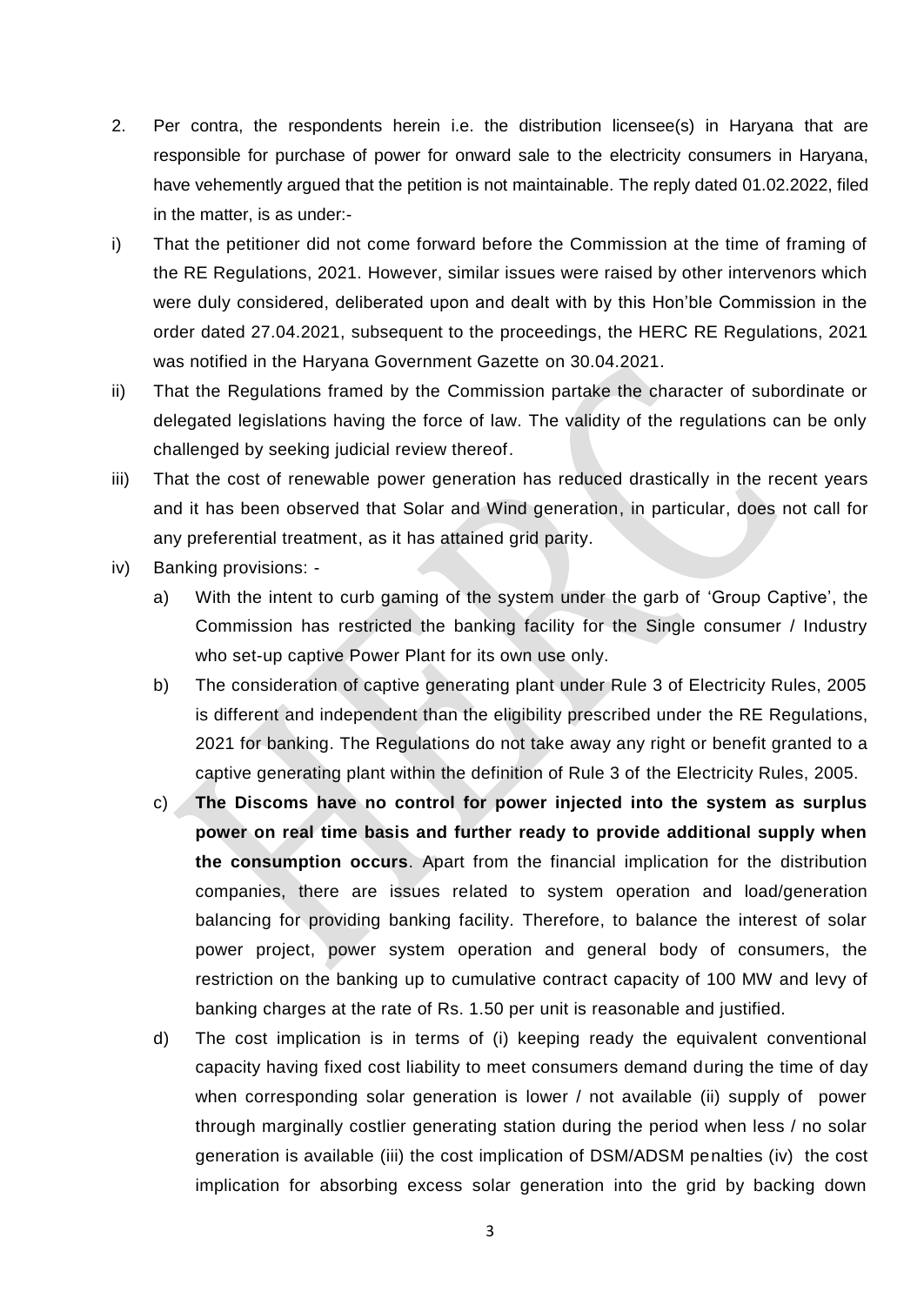conventional generation when corresponding demand is lower and solar generation is higher. In order to balance the interest of solar power projects and general body of consumers, it is justified to levy banking charges of Rs. 1.50 per unit.

- e) The Regulation provides that initially the RE power shall be allowed to be banked up to the cumulative contract capacity of 100 MW, after which the Commission shall review the provisions of banking taking into consideration the financial impact on the distribution companies. However, even the limit of 100 MW, specified for banking, has not been exhausted, till date.
- v) Reliability charges (Regulations 72)

That imbalance charges as per the Open Access Regulation will not be applicable for the Solar Power generated and consumed within the State in real time. However, Open Access consumers/generators shall pay Rs. 1.50/unit for injection/drawl of solar power in the grid as reliability charges.

vi) Regulation no. 72.a (reduction in contract demand to the extent of open access schedule): That RE Regulations, 2021 already provide benefits in forms of waiver of imbalance charges specified under the OA Regulations. The petitioner has misinterpreted and wrongly projected the impact of the provisions of the HERC (Forecasting, Scheduling and Deviation Settlement and related matters for Solar and Wind Generation) Regulations, 2019 (hereinafter also referred as 'F&S Regulations') and provisions of the HERC (Terms and Conditions for grant of connectivity and open access for intra-State transmission and distribution system) Regulations, 2012, (hereinafter also referred as 'OA Regulations') and Regulation 72(e) of the HERC RE Regulations, 2021. The F&S Regulations are only applicable to Wind and Solar Energy Generators in Haryana which are connected to the Intra-State Transmission /Distribution System. The solar and wind generators have accordingly been mandated to forecast and schedule its generation in advance so that demand-supply position can be better planned to ensure grid security. The Regulations provides for levy of deviation charges on generators for deviation in scheduled generation. Such deviation charges are based on absolute error which is the percentage of deviation with respect to total cumulative capacity rating of the wind turbines/ solar inverters and thus, are not onerous. The intent of levy of such charges is to encourage the generators to make efforts to forecast generation effectively. Even otherwise, if the petitioner is aggrieved with deviation charges specified by the Hon'ble Commission, the petitioner has to challenge the provisions of the F&S Regulations, which cannot be done in the present proceedings.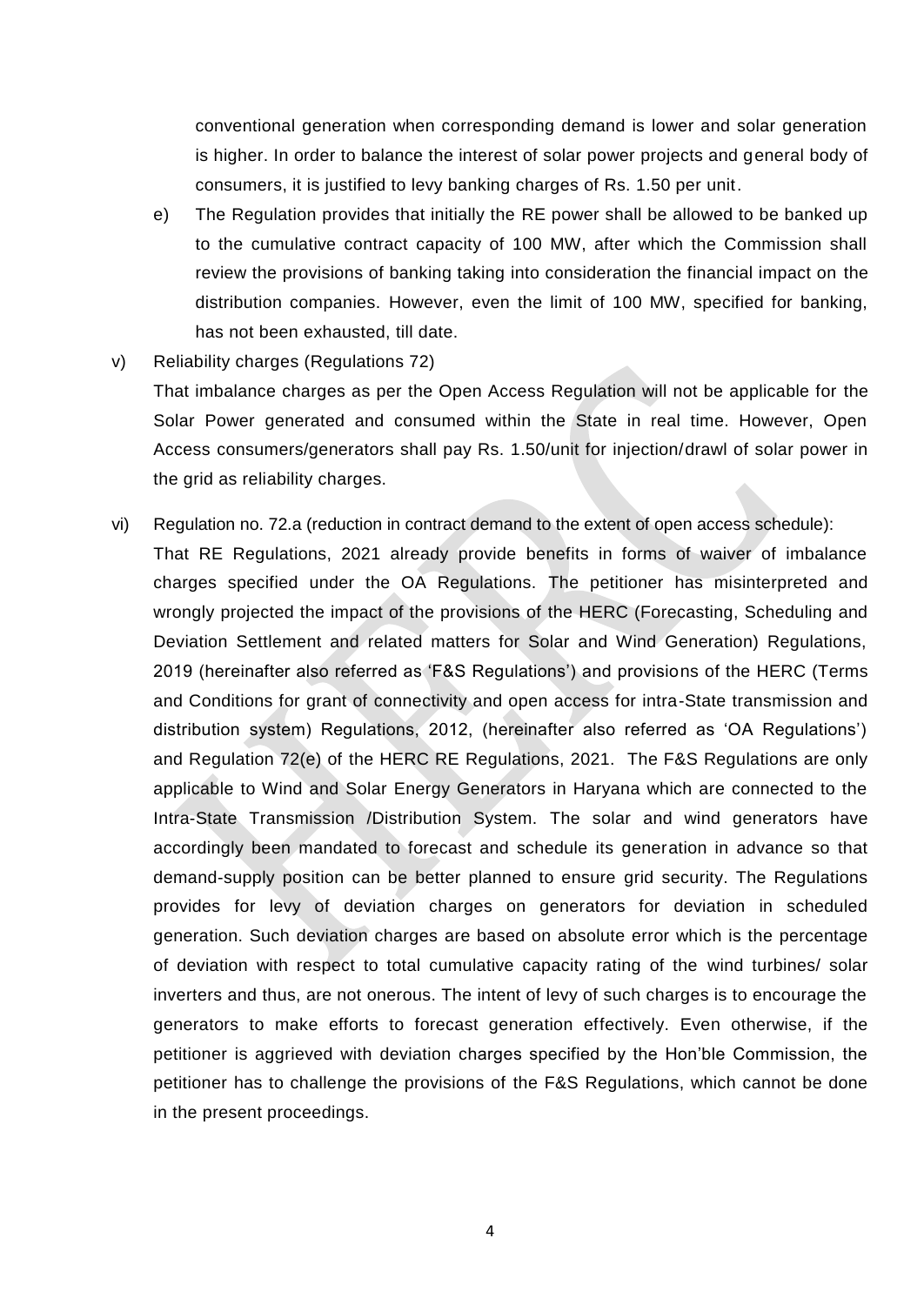## **Commission's Analysis and order**

3. The case was heard on 21.04.2022, as scheduled, in the court room of the Commission. At the outset, the Commission considers it appropriate to decide the issue of locus standi of the petitioners herein, to file the present petition. The Commission has considered the argument of the learned Advocate Shri Anand Ganeshan, appearing for the petitioner Viz, Faridabad Industries Associations as well as the learned Advocate M/s Sonia Madan putting in appearance for the respondent Nigam/HPPC. On the issue of locus standi, M/s Madan vehemently argued that the petition is not maintainable as the petitioner herein is not an aggrieved party and has no locus standi in the matter. Per contra Sh. Ganeshan argued at length that FIA is a registered association of industrial and commercial consumers in Haryana contributing to the people of the State and the Country who are bonafide HT supply consumers of the power utilities. It has been further submitted that the issues under consideration are of vital interest to them as it has impact on the future development of the solar power projects in Haryana as the existing dispensation has made solar power projects un-viable in Haryana. Additionally, the petitioner i.e. FIA has relied on Regulation 12 and Regulation 21 of the HERC (Conduct of Business) Regulations in vogue as well as Section 2(49) of the Electricity Act, 2003.

Regulation 12 and 21 of the HERC (Conduct of Business) Regulations, 2019, provides as under:

*"12 The Commission shall, at all times, have the authority, either on an application made by any interested or affected party or suo motu, to review, revoke, revise, modify, amend, alter or otherwise change any order made or action taken by the Secretary or the Officers if the Commission thinks fit."*

## "*21 Participation of Consumers Association or Other Petitioners*

*(1) The Commission may permit any persons/ group of persons including any group of consumers to participate in any proceedings before the Commission on such terms and conditions including in regard to the nature and extent of participation as the Commission may consider appropriate."* 

The petitioner herein is a registered association and has filed the case in a representative capacity. The petitioner has further cited a few case laws emanating from various judgments of the Hon'ble APTEL, wherein proceedings at the behest of the association were upheld. Considering the above, it can be said that the petitioner in this case has the locus standi to file the present petition.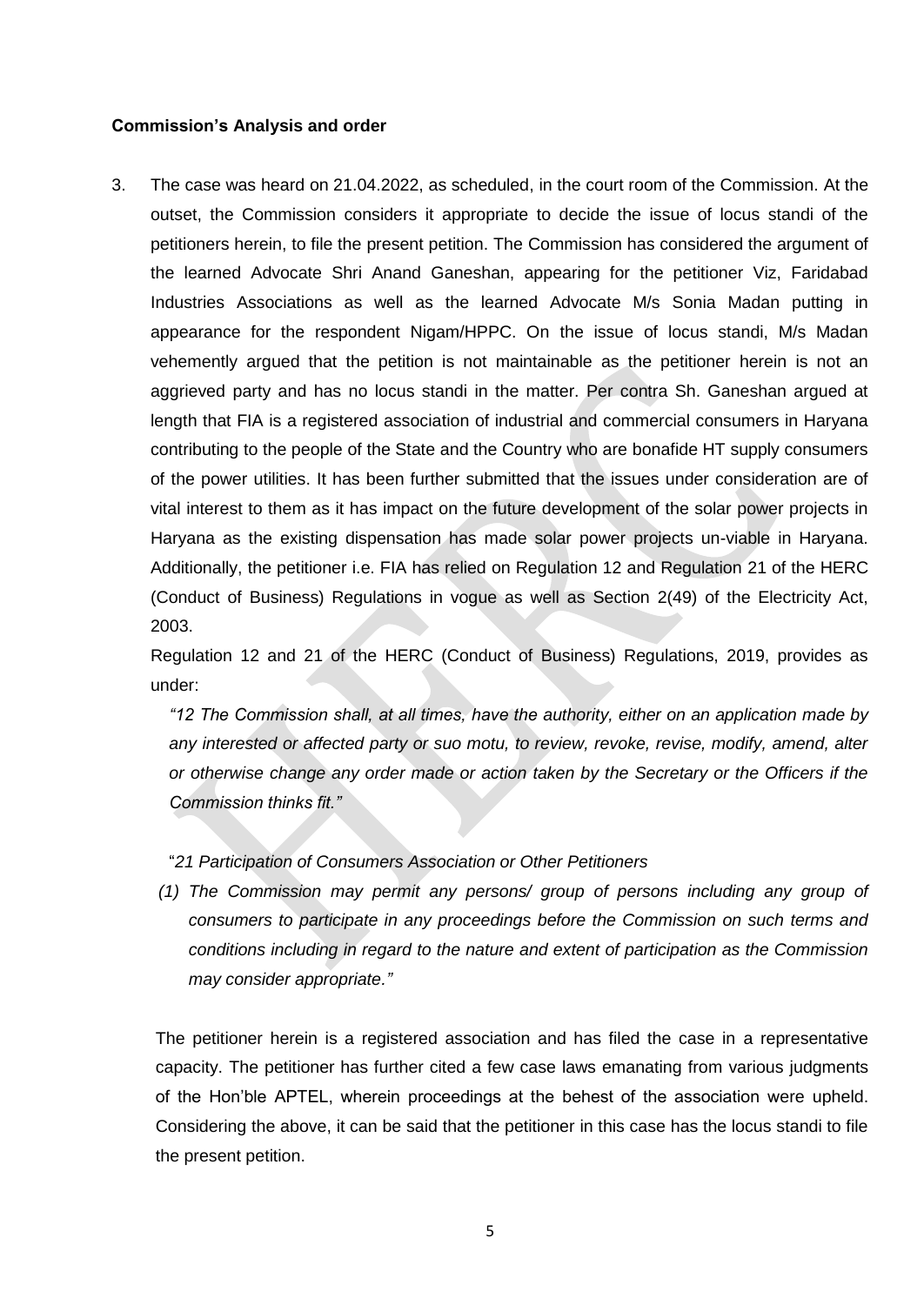- 4. Regarding the issue of equity, the petitioner has submitted that the relief sought regarding the condition of banking with respect to equity participation by captive users, has already been addressed by the Commission in the HERC RE Regulations, 2021 (1<sup>st</sup> Amendment), 2022, notified on 31.03.2022. Therefore, nothing survives for consideration of this issue.
- 5. **So far as the other issues raised by the petitioner, are concerned, the Commission observes that similar issues were raised by other intervenors which were duly considered, deliberated upon and dealt within the order dated 27.04.2021; resultantly the HERC RE Regulations, 2021 were notified on 30.04.2021. The operative part of the ibid order of the Commission dated 27.04.2021, is reproduced hereunder:-**

#### *"8. Issues raised by HPPC: -*

#### *Xxxxxx*

*vii) Regulation 66(1) specifies the contract capacity up to 100 MW instead of 'cumulative contract capacity' shall be eligible for Banking. The discussion paper also provides that*  banking of RE power shall be allowed throughout the year, however, the drawl of banked *power shall not be allowed during the peak months (July to mid-October). The banking facility so proposed for renewable generators enables them to inject their surplus power into the grid*  and withdraw the same as per their convenience. Whereas, Discoms have to manage for all *kind of infirmities and absorb the DSM/ADSM penalties to accommodate infirm injection of renewable power. Needless to mention that the banking facility has cost associated with it. It is submitted that the cost of Renewable generation has reduced drastically in the recent years and it has been recognized at all levels that Solar and Wind generation in particular does not call for any preferential treatment. As the generation cost from these sources has declined to Rs. 2.00 per unit it would not be appropriate by any means to further subsidize the same at the cost of consumers at large.*

*Due to an abnormal spurt in the power purchase cost and deteriorating financial position of the Discoms of the State, the Government of Andhra Pradesh vide notification dated 18.11.2019 inter-alia has withdrawn the banking facility extended to the RE Generators. Further, the Hon'ble Karnataka Electricity Regulatory Commission in its discussion paper has proposed to discontinue the banking facility which had earlier been extended to solar, mini hydel, and wind power projects, for both REC and non-REC route-based projects Discoms already have to deal with the huge gap between the intra-day minimum and maximum demand which can be up to*  2500 MW and the banking of RE power further adds challenge to that. The level of accuracy of *demand forecast will become a matter of concern as the increase of RE power integration will pose huge challenge in maintaining Unscheduled Interchange (UI) between permissible limits. Further, Discoms/HPPC is not equipped with any facility to store the banked power for its future use in an economical manner. Owing to the fact that no storage facilities are available*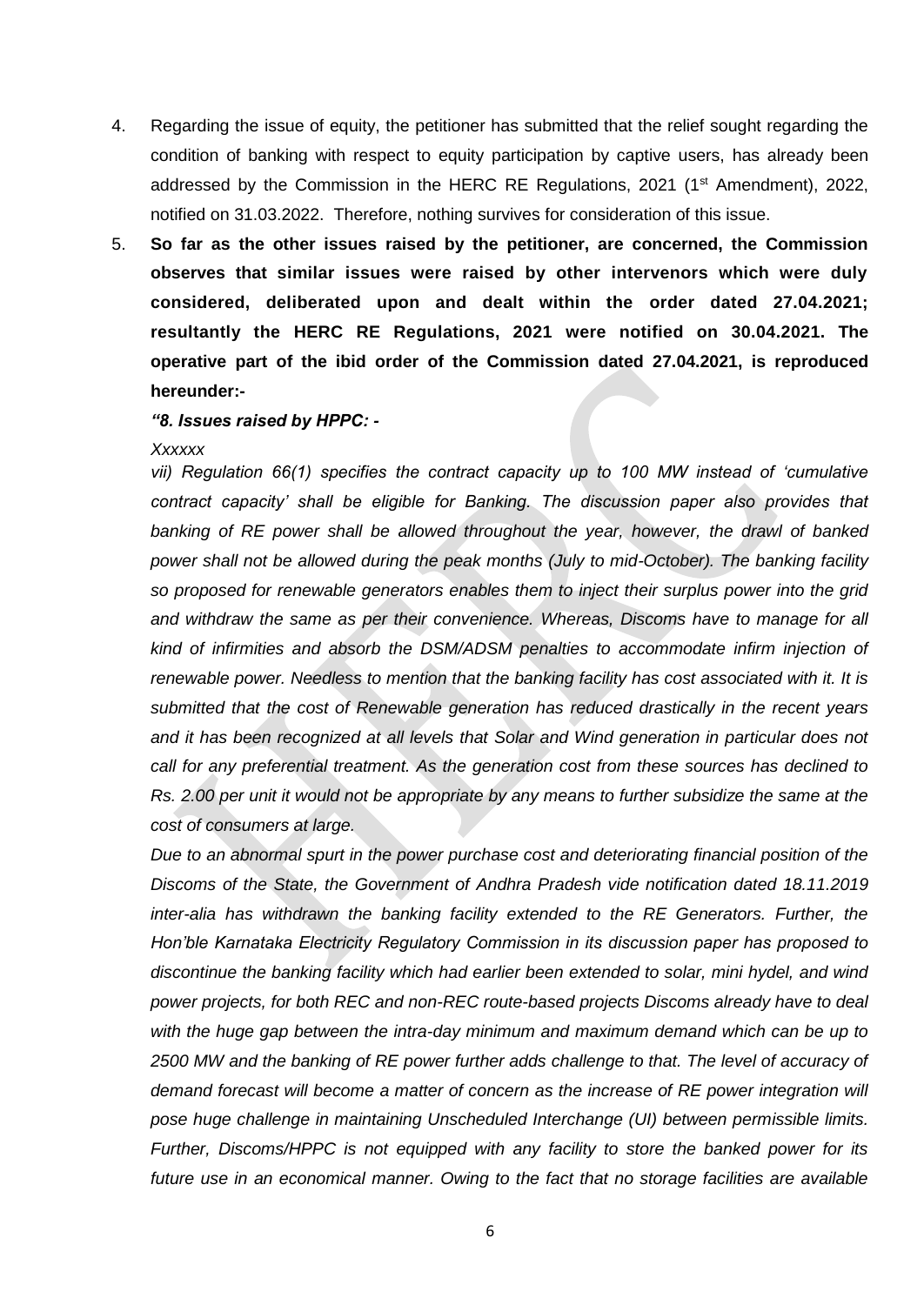with the Discoms/HPPC for storage of surplus power it would be rather impractical, challenging *and uneconomical for Discoms/HPPC to grant banking facility to RE based generators.*

*It is pertinent in this regard to bring to the kind notice of Commission that Hon'ble Central Electricity Regulatory Commission (CERC) has now approved Green Term Ahead Market (GTAM) contracts on the Indian Energy Exchange (IEX) platform wherein RE Generators can trade their green energy and avail benefits of competitive prices and transparent and flexible procurement. Such contracts itself serves as a pool of energy and facilitates Renewable generators. The generator may opt to sell excess renewable power in energy exchanges and purchase subsequently as per his requirement. The power exchanges are thus by large acting as a pool which can be used effectively by renewable generators with impacting the Discoms. Moreover, since the captive users are eligible for several concessions under the Electricity Act, 2003, facilitating banking facility to renewable based captive generators under the garb of promotion would lead to direct revenue loss to the Discoms which will ultimately be passed to consumers at large by the way of electricity tariff. Thus, in view of the above, the Commission is requested to withdraw the banking facility and to delete the provision of Banking of RE Power from the Regulations.*

*xxxx*

# *10. Issues raised by M/s. Shree Cements:-*

*M/s Shree Cement Ltd. has submitted that it has a cement grinding unit at Panipat. The grinding unit has a HT supply connection of 8MVA with UHBVN. The Company also has 1247 KWp Captive Solar Power Plant located within its factory premises. Further, it is considering expanding its RE generation capacity by setting up a MW scale PV solar plant to meet its captive power requirement at the grinding unit. In this regard, comments/suggestions are as under:-*

*xxxxx*

*ix) Clause 66:*

*a) Banking should be permitted from both Co-located as well as distant located RE based captive generating plants in the state.*

*b) Further, power wheeled from outside the state for captive consumption should also be allowed to be banked in case the same doesn't get consumed.*

*The Commission has considered the above and observes that banking facility is allowed to the RE based CPP fully owned by the consumer. However, to cushion the adverse impact of such banked power brought from outside Haryana and not consumed, which may not also be required by the Discoms, the banking facility ought to be restricted to the contracted demand / sanctioned load of the consumers. Hence, the suggestion of the intervener is iniquitous and unacceptable.*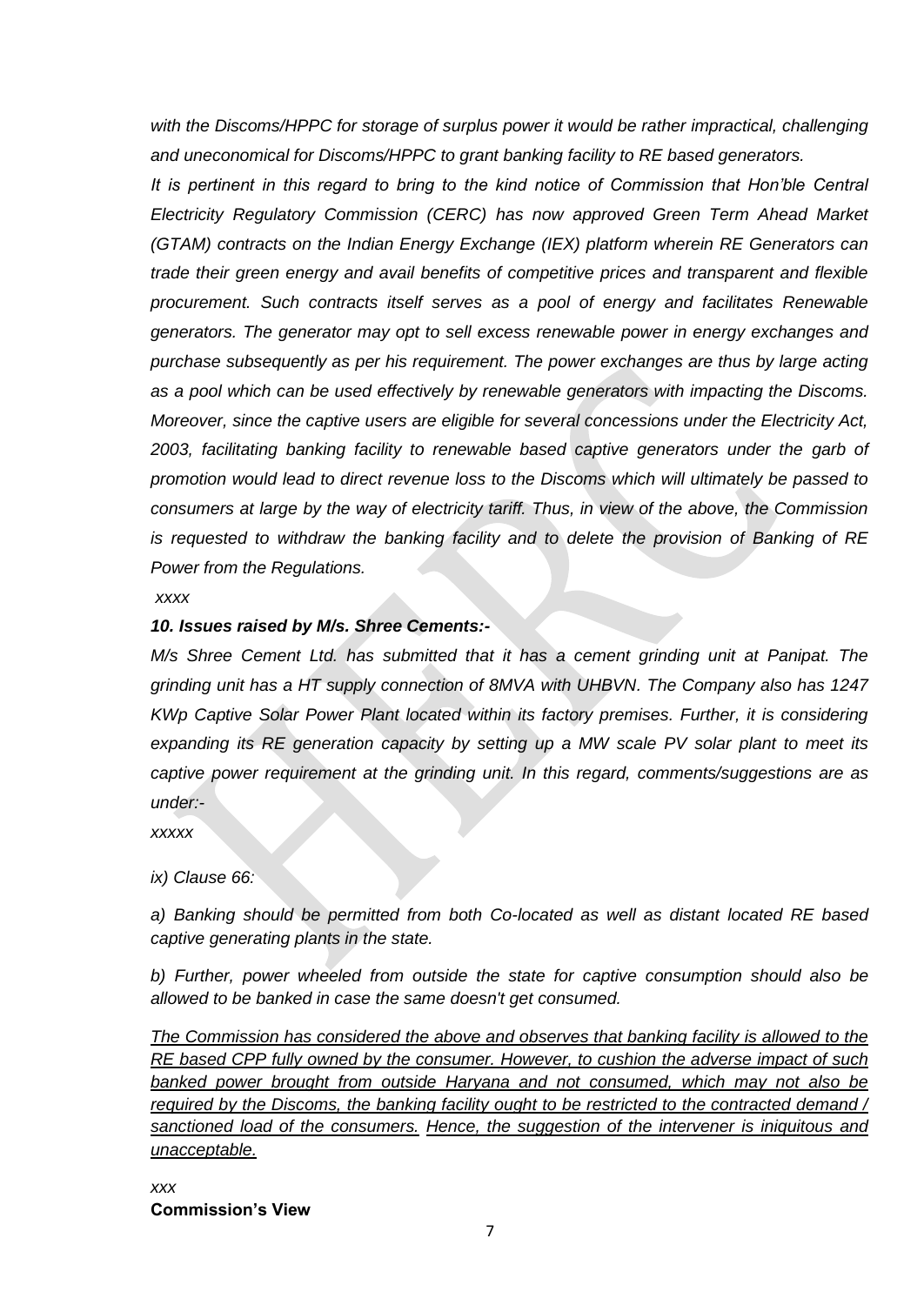*The Commission has carefully examined the comments/suggestions filed by HPPC. The Commission observes that the changes suggested by HPPC in the provisions of the draft Regulations are mostly in consonance with the provisions in Central Electricity Regulatory Commission (Terms and Conditions for Tariff determination from Renewable Energy Sources) Regulations, 2020 (CERC RE Regulations, 2020) and Ministry of Power Order dated 29.01.2021. Accordingly, finding some merit in the suggestions of the HPPC, the followings, have been incorporated in the draft Regulations: xxxx*

*(vii) The Commission has taken note of the submissions of the intervener on 'banking of power' and observes that banking is a facility provided to the CPPs / Consumer; however, the same ought not to impose additional financial burden on the Discoms in an unreasonable manner which passes on to the ultimate consumers of electricity in Haryana. The Commission, as averred by the intervener (HPPC), is not inclined to withdraw the banking facility as such. However, The Commission is conscious of the fact that there is a need to curb gaming of the system under the garb of 'Group Captive', which is nothing but third-party sale, thereby depriving the Discoms of the revenue which they would have otherwise realised from Cross-Subsidy Surcharge and Additional Surcharge as well as avoidable cost of banking facility intended for the Consumer / Industry who set-up CPP primarily for its own use. Resultantly, the provision for 'banking of power' shall be modified to cushion un-reasonable financial burden on the Discoms which ultimately passes on to the electricity consumers at large, as under:*

*a) Banking shall be allowed to the captive power plant which are owned and operated by a single consumer with 100% equity holding in the CPP.*

*b) Banking shall be allowed by DISCOMs up to a cumulative capacity of 100 MW. Provided that the Commission may review the provisions of banking taking after into consideration the financial impact on the DISCOMs. The Discoms are directed to prepare a report on the quantum of power banked during the first half of the FY 2021-22, revenue earned from the charges levied for extending the banking facility to the eligible entities vis-à-vis the computed revenue loss / cost. HPPC has submitted that financial implication on account of variation of renewable generation is Rs. 1.50/unit, as tabulated below:-*

### *xxxx*

*Accordingly, in order to balance the equity in both sides, banking charges @ 1.50/unit shall be levied. Further, Open Access consumers/generators shall also pay Rs. 1.50/unit for injection/drawl of solar power in the grid as reliability charges.*

*d) Banked power not drawn as per schedule, shall be considered as dumped energy & shall lapse. The Discoms shall not be liable to pay for such dumped energy. xxxxxxx"*

## *"10. Issues raised by M/s. Shree Cements:-*

*M*/s Shree Cement Ltd. has submitted that it has a cement grinding unit at Panipat. The *grinding unit has a HT supply connection of 8MVA with UHBVN. The Company also has 1247 KWp Captive Solar Power Plant located within its factory premises. Further, it is considering expanding its RE generation capacity by setting up a MW scale PV solar plant to meet its captive power requirement at the grinding unit. In this regard, comments/suggestions are as under:-*

*xxxxx*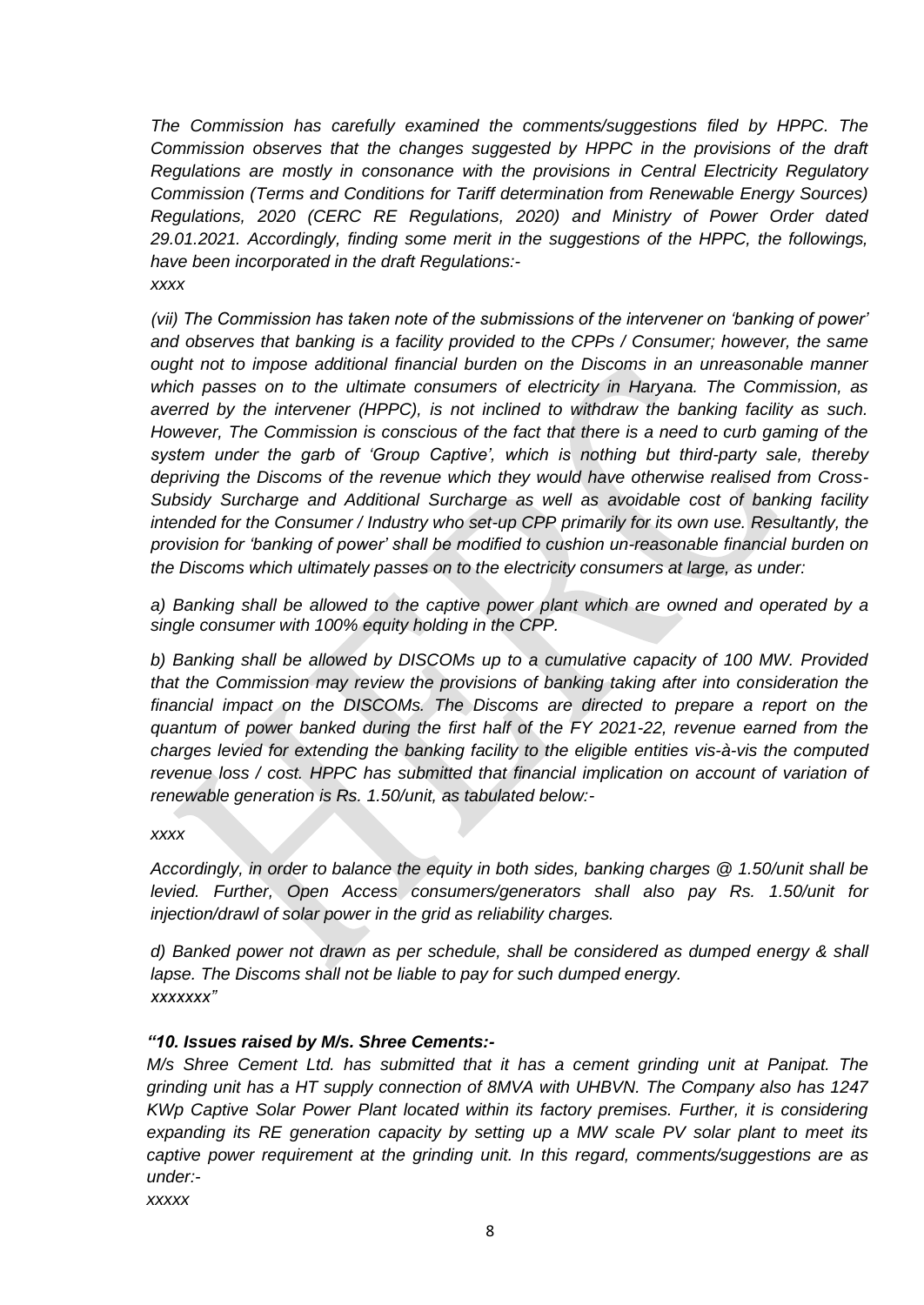*x) Clause 66 (1):*

*a) Banking Charges should remain unchanged at 5% of power banked (in kind). The proposal to levy 1.50 Rs/Kwh as banking charges will put onerous financial burden on the renewable energy generators and will make their operations unviable.*

*b) Levy of such high banking charges is also against the spirit of Section 86 (1) (e) of Electricity Act 2003, which defines promotion of co-generation and generation of electricity from renewable sources of energy by providing suitable measures for connectivity with the grid and sale of electricity to banking charges in cash would make setting up and wheeling in the state unviable for captive users.*

*c) Without prejudice to the above submission of keeping the banking charges unchanged at 5% of energy banked (in kind), it is also submitted that levy of such charges cannot be adhoc and must be based on some scientific studies, supported by relevant data, Moreover, such charges are compensatory in nature to fulfil the losses of Discoms for providing such promotional facilities. These cannot be considered as revenue earning sources.* 

*Clause 66 (2): The banked energy that remains unutilized at the end of financial year shall be paid at APPC of Haryana Discoms or at a rate decided by the HERC. Further, such unutilized power should be accounted towards RPO compliance of Discoms.*

*xii) Clause 66 (3): The power that is banked during peak months i. e. from July to Oct should be allowed to be drawn during these (peak) months.*

*Clause 66 (5):*

*Open Access power through Bilateral transactions should be added in settlement priority at s.no. 5. Also Banked power should be accorded lower priority as compared to open access power. Therefore, the modified order of priority should be:*

- *1. RE generation after deducting losses.*
- *2. Captive Power*
- *3. Open Access Power through Exchange*
- *4. Open Access Power through Bi-lateral transaction*
- *5. Banked Energy*
- *6. Discom power*

*The Commission is of the view that restriction on banked power is also required during the peak load hours / periods as it would aggravate peak demand and additional costs for meeting power during the peak periods that would get passed on to the electricity consumers at large, which is avoidable. The Commission has considered the above objection and is of the view that banking of RE Power is a facility extended to the eligible RE generator and it imposes cost on the Discoms on several counts i.e. cost of grid integration as the solar generator may not be located near a load Centre, intermittent nature of such RE Power requiring additional capacity arrangements to step in when such power is not available etc. Further, payment for the banked power remaining unutilized at the end of the financial year would adversely affect the revenue balance of the Discoms and also against the objectives of the banking facility. Hence, the same, as suggested by the intervener, lack merit as the same would tantamount to unjust enrichment at the cost of the Discoms and its ultimate consumers. Thus, no further changes in the regulations are required."*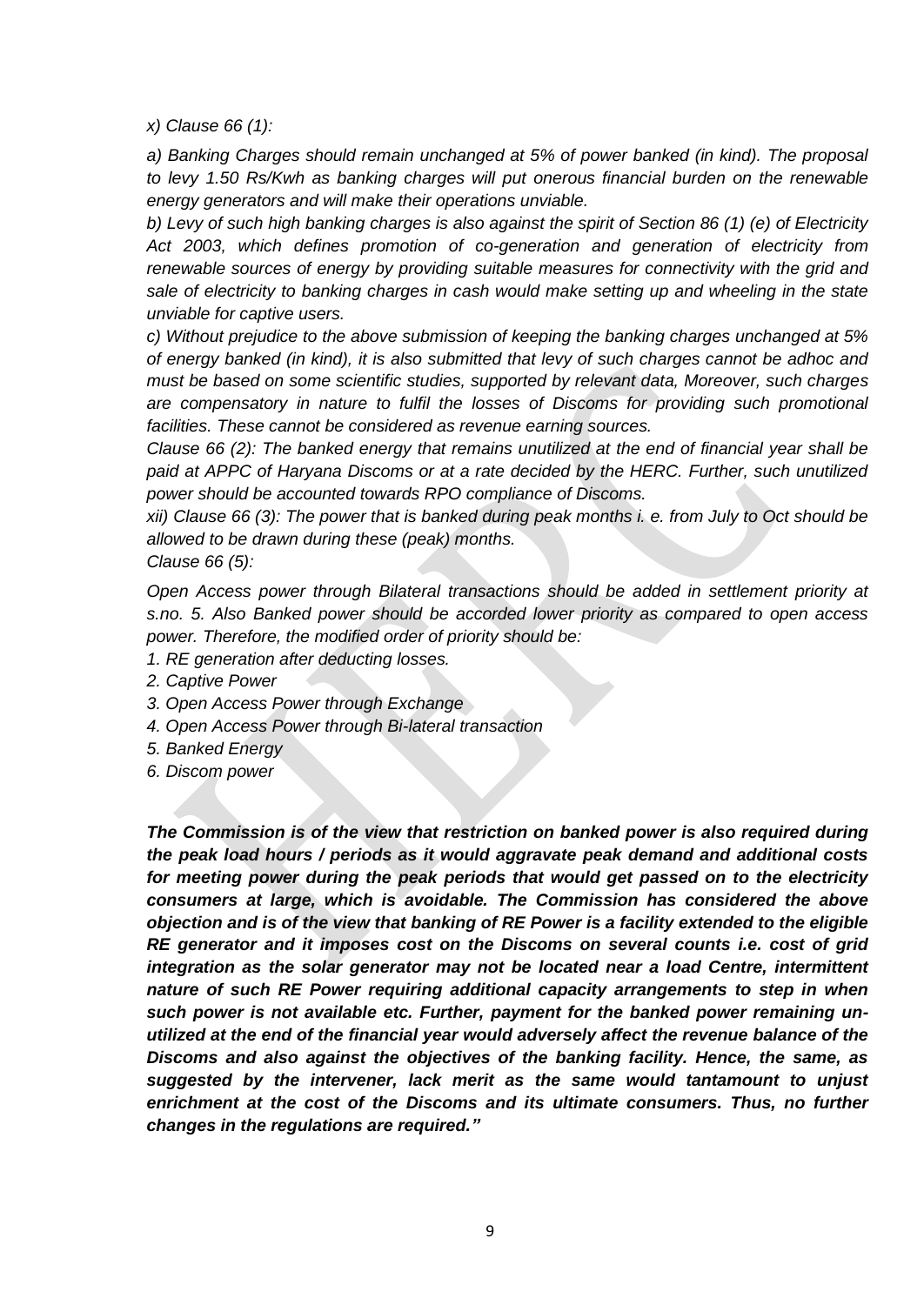The Commission has further decided at sub para vii of para 8 (ix) of the order dated 27.04.2021, as under:-

*"vii) The Commission has taken note of the submissions of the intervener on 'banking of power' and observes that banking is a facility provided to the CPPs / Consumer; however, the same ought not to impose additional financial burden on the Discoms in an unreasonable manner which passes on to the ultimate consumers of electricity in Haryana. The Commission, as averred by the intervener (HPPC), is not inclined to withdraw the banking facility as such. However, The Commission is conscious of the*  fact that there is a need to curb gaming of the system under the garb of 'Group Captive', *which is nothing but third-party sale, thereby depriving the Discoms of the revenue which they would have otherwise realised from Cross-Subsidy Surcharge and Additional Surcharge as well as avoidable cost of banking facility intended for the Consumer / Industry who set-up CPP primarily for its own use. Resultantly, the provision for 'banking of power' shall be modified to cushion un-reasonable financial burden on the Discoms which ultimately passes on to the electricity consumers at large, as under:*

- *a) Banking shall be allowed to the captive power plant which are owned and operated by a single consumer with 100% equity holding in the CPP.*
- *b) Banking shall be allowed by DISCOMs up to a cumulative capacity of 100 MW. Provided that the Commission may review the provisions of banking taking after into consideration the financial impact on the DISCOMs. The Discoms are directed to prepare a report on the quantum of power banked during the first half of the FY 2021- 22, revenue earned from the charges levied for extending the banking facility to the eligible entities vis-à-vis the computed revenue loss /cost.*
- *c) HPPC has submitted that financial implication on account of variation of renewable generation is Rs. 1.50/unit, as tabulated below:-*

| <b>Item</b><br>No. | <b>Balancing Cost</b>                                                                                                                                                                                                                             | Rs./Unit |
|--------------------|---------------------------------------------------------------------------------------------------------------------------------------------------------------------------------------------------------------------------------------------------|----------|
|                    | Total balancing charge for CGSs Coal and gas based station (fixed +fuel<br>charge for operating at lower PLF)(Rs/kWh)-Spread over renewable generation                                                                                            | 0.06     |
|                    | Total balancing charge for Haryana Coal stations (fixed charge for operating at<br>lower PLF)(Rs/kWh)-Spread over renewable generation                                                                                                            | 0.69     |
|                    | Impact of DSM charges per unit (Rs/kWh)- Spread over renewable generation                                                                                                                                                                         | 0.18     |
|                    | Impact on tariff (Rs./Unit) for Haryana DISCOMs for backing down Coal<br>generation assuming solar and wind at Rs. 2.8/kWh and coal fuel charge at Rs.<br>2.5/kWh- Spread over renewable generation (Considering 25% on account of<br>renewables) | 0.075    |
| 5                  | Stand by charge (Rs/kWh)- Spread over renewable generation                                                                                                                                                                                        | 0.23     |
| 6                  | Extra transmission charge (Rs/kWh)- Spread over renewable generation                                                                                                                                                                              | 0.26     |
|                    | Total Impact- Spread over renewable generation (Rs/kWh)                                                                                                                                                                                           | 1.50     |

*Accordingly, in order to balance the equity in both sides, banking charges @ 1.50/unit shall be levied. Further, Open Access consumers/generators shall also pay Rs. 1.50/unit for injection/drawl of solar power in the grid as reliability charges."*

6. In the circumstances stated above, the petitioner was directed to justify the change in circumstances or law which may merit consideration as prayed for in the present petition. The issues in the present matter are exactly similar to the issues already decided by the Commission, vide its order dated 27.04.2021 w.r.t. change of law and are, therefore, hit by resjudicata.